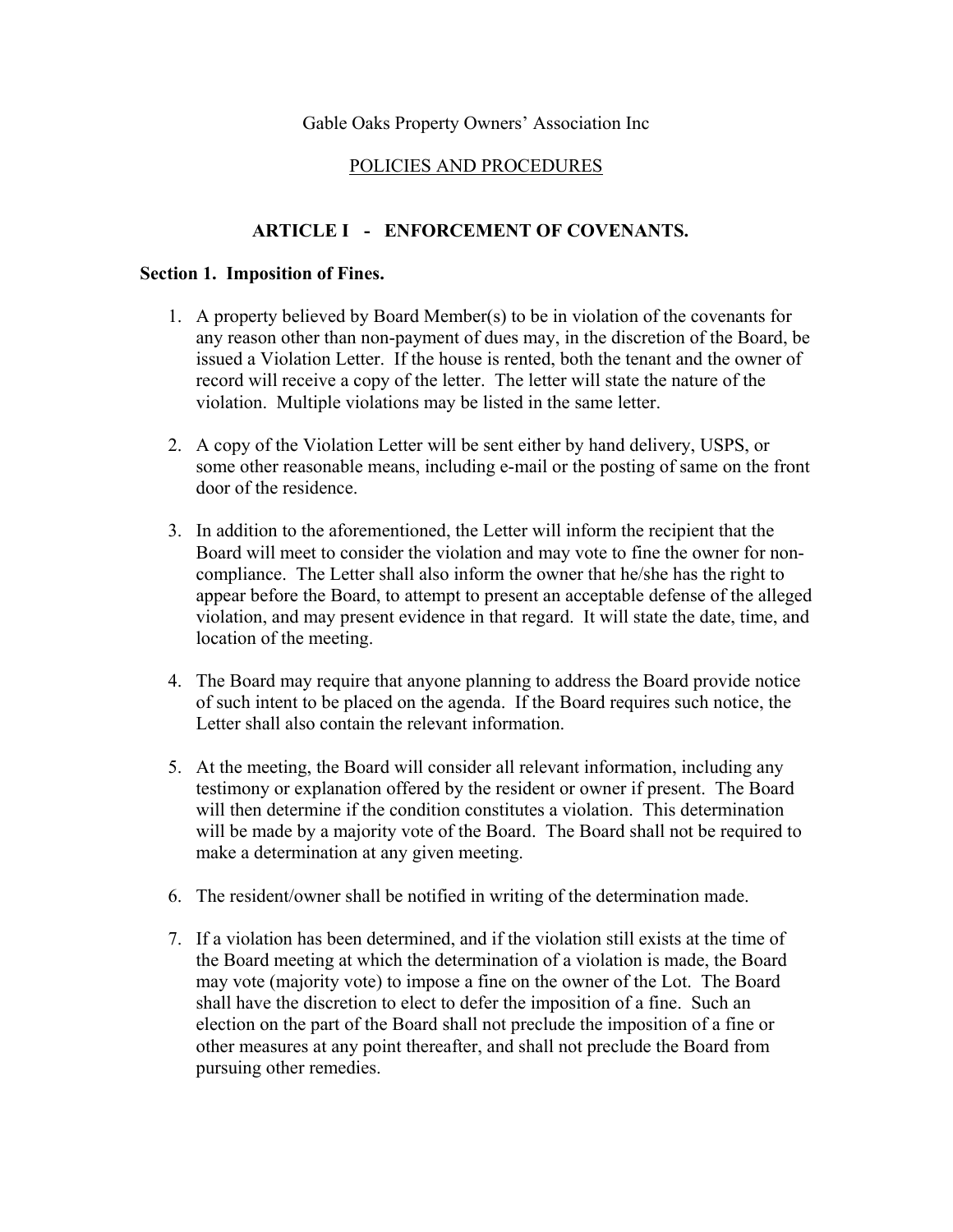- 8. If a fine is imposed, the amount shall be \$50.00 per day. The sixth day after the Meeting on which the violation is determined shall be day one for the purposes of calculating the fine ("Determination Date")(Pursuant to N.C.G.S. § 47F-3-107.1). The fine shall constitute an assessment secured by a lien under N.C.G.S. § 47F-3- 116, though this shall not preclude the Board from filing suit against the owner personally to effect payment. For the purpose of calculating the fine, additional days begin as of 12:01AM each subsequent day that the violation remains uncured. For each day a fine is imposed, a Board Member shall physically inspect the condition on the Lot and keep a paper log of the dates and times of inspection.
- 9. In the event that a condition which has been determined to be a Violation is corrected, and then a subsequent violation of the same nature occurs within the two-year period (seven hundred thirty (730) days) following the determination date ("Subsequent Violation"); the Board shall notify the owner and/or resident of that the condition has been determined to be a violation and that the owner and/or resident has forty-eight (48) hours to cure the violation. If the violation remains uncured after five days, the Board may impose (or re-impose) the fine as of 12:01 AM the next morning. Violations shall not be deemed "Subsequent Violations" hereunder if, during the relevant time period, the ownership of the Lot has changed.
- 10. This section deals only with the enforcement of the covenants through the imposition of fines. Nothing herein preclude the Board from use of any other lawful enforcement mechanism available, and the imposition of a fine shall not preclude the Board from simultaneously pursing any or all other remedies available at law, equity, or otherwise.

# **ARTICLE II - POOL RULES AND REGULATIONS.**

#### **Section 1. Access.**

- 1. Each GOHA pool member shall be issued 1 key. Replacement keys will be provided at a charge of \$5.00 each.
- 2. Delinquent GOHA dues shall cause pool privileges to be revoked.
- 3. A parent, adult or legal guardian must accompany all children, under 14.
- 4. Members under 18 (14 to 17) are limited to 1 guest if unaccompanied by a parent.
- 5. By virtue of pool use, all parents and members agree to release and indemnify GOHA from all claims, losses, or liability arising out of the use of the pool.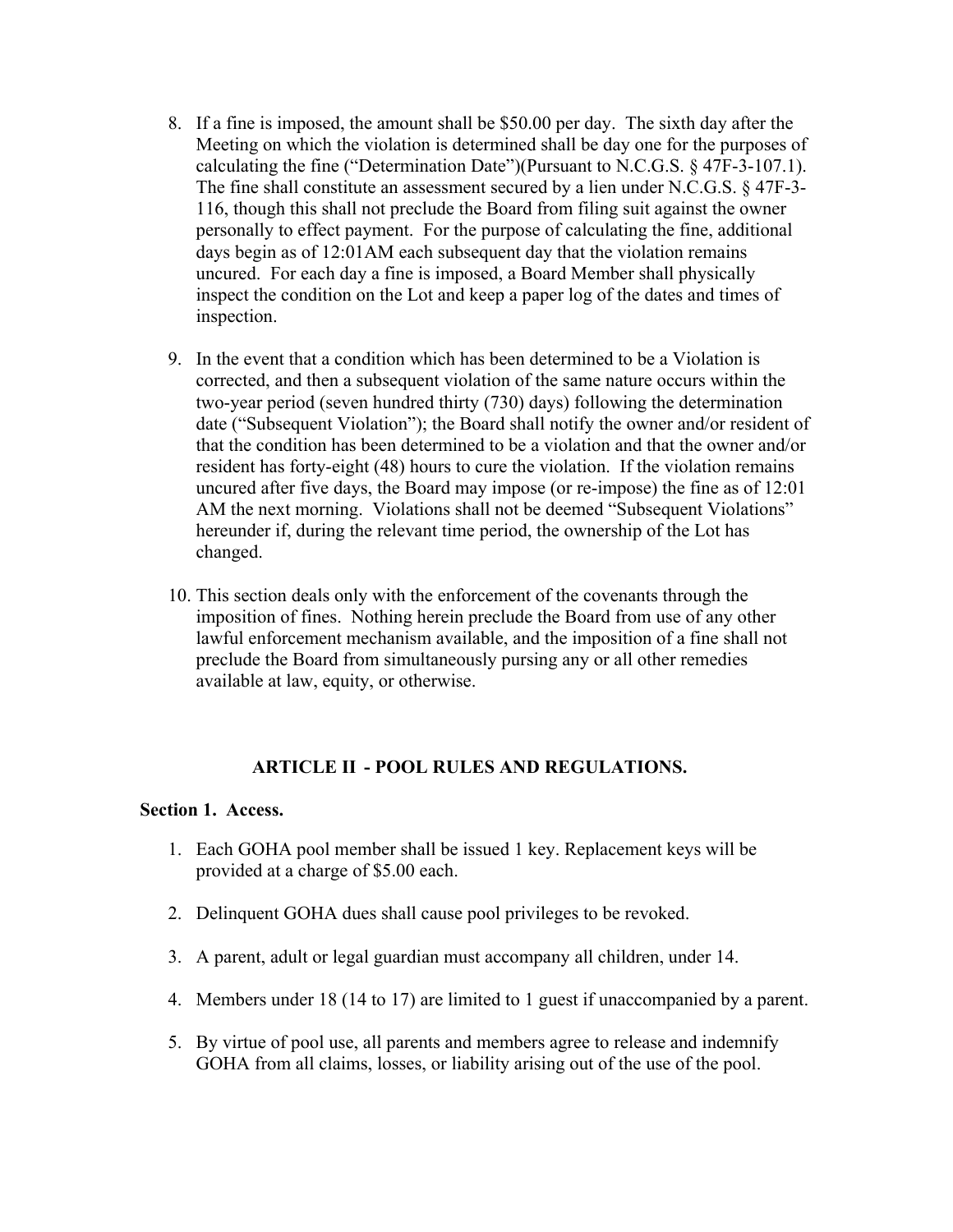- 6. Pool Schedule: First Saturday In May to last Sat. in Sept.; 9 A.M.- 9 P.M or dusk, whichever occurs earlier.
- 7. The pool may not be closed for private parties.
- 8. No pets shall be allowed in the pool area at any time. (NC State Law)
- 9. Guests shall be permitted if accompanied by a GOHA member. The pool committee & or Board reserves the right to limit guests if necessary.
- 10. Intoxicated persons will be denied access to the pool areas.
- 11. Any board member may request anyone on premises for ID and anyone unable to produce satisfactory evidence of identity shall be required to leave.

### **Section 2. Safety.**

- 1. Adults should not swim alone. (NC State Law)
- 2. NO DIVING. Diving is not permitted due of the shallowness of the pool.
- 3. Toys: Crowded conditions may prohibit the use of some toys.
- 4. No glass of any kind is permitted in the pool area. (NC State Law)
- 5. Only designated pool committee members are permitted in pump house.
- 6. No extension cords of any kind shall be used in the pool area.
- 7. The pool shall be evacuated if lightning is seen or thunder is heard. Swimming will resume if weather conditions clear for 20 minutes. In the event of inclement weather, pool opening / reopening will be evaluated by the pool committee  $\&$ /or Board.
- 8. Persons in kiddie pool shall be maximum of 5 years of age, except supervising parents.

### **Section 3. Health and Cleanliness.**

- 1. Swimmers shall shower before entering the pool.
- 2. Swimmers must wear appropriate apparel (bathing suits only) and may not enter the pool with cut-offs or similar street clothing.
- 3. Children not toilet trained must wear bathing suits or cloth diapers and rubber pants that are fitted around the legs and waist. (County Health Dept.)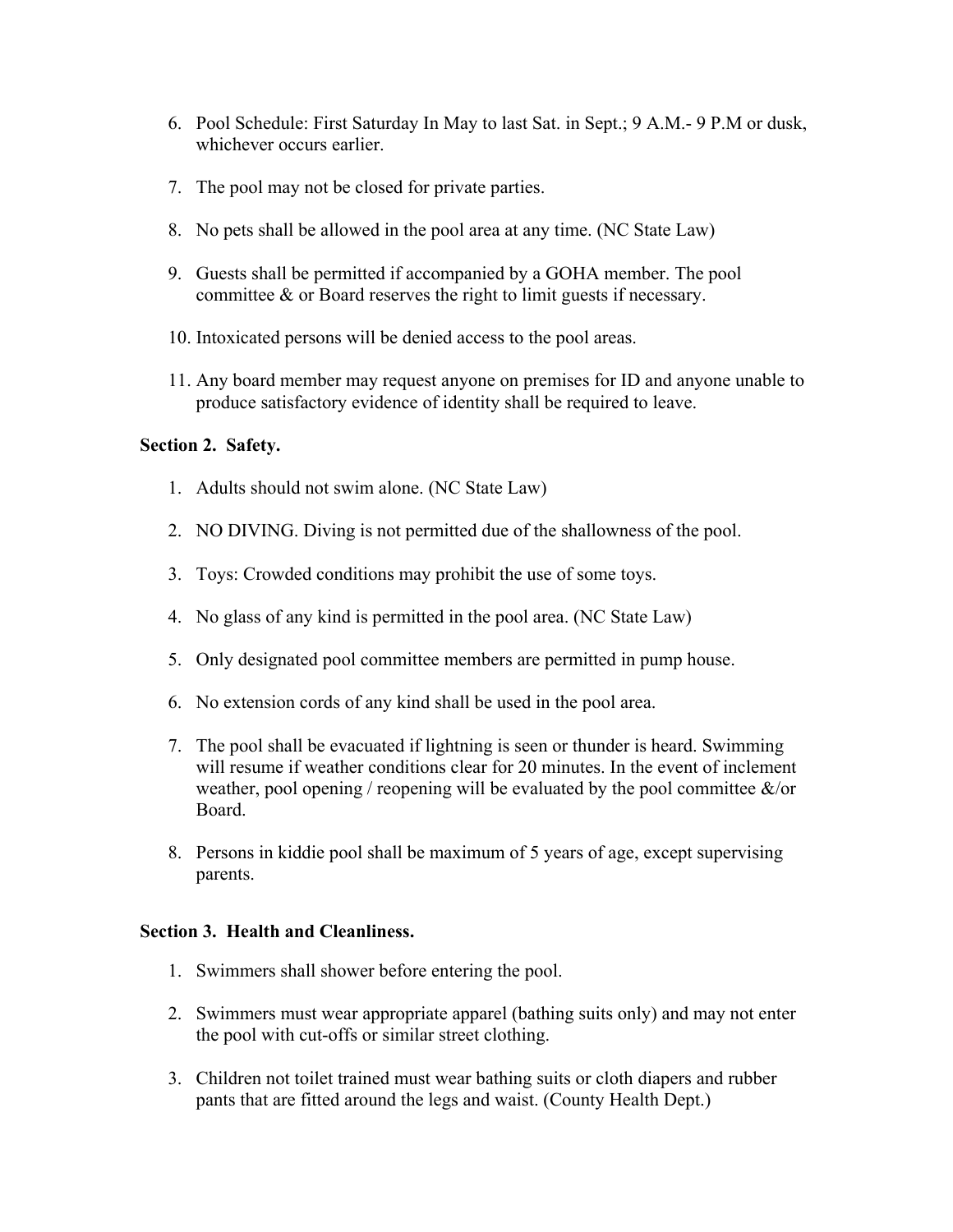- 4. Caution your children to use the toilet facilities at the pool area.
- 5. No rocks, debris, gum or spitting is allowed in the pool or pool area.
- 6. Admission to the pool will be denied to all persons having infectious disease. Persons with excessive sunburn, open sores, bandages, inflamed eyes, colds, nasal or ear discharge, or any other ailments, which could adversely affect water cleanliness, and/or endanger the well being of others will not be permitted in the pool.
- 7. No food, drink, or gum is allowed in the pool. This constitutes a health hazard and interferes with the drainage and pump equipment.
- 8. Deposit all trash into appropriate trash receptacles.

# **Section 4. Personal Conduct.**

- 1. No running, horseplay, wrestling, splashing and/or boisterous conduct.
- 2. Inappropriate language shall not be permitted in or around the pool area.
- 3. NOISE: Radios, tape & CD players and other music sources are permitted to be played at a reasonable volume so as not to disturb other pool users or homeowners within a close proximity.
- 4. All cigarettes/ cigars must be disposed of properly. There is no smoking in the bathrooms or covered areas.
- 5. No controlled substances of any kind are allowed in pool & common areas.

### **Section 5. Pool Equipment Preservation.**

- 1. No playing with pool cleaning tools or lifesaving equipment.
- 2. Pool furniture may not be removed from pool area at any time.

### **Section 6. Parking.**

No vehicles shall be left after pool hours. Vehicles in violation will be towed.

### **Section 7. Enforcement of Rules.**

In addition to any other remedies available to the Association, enforcement of these rules shall be appropriate by any pool committee member and shall include any GOHA pool member, as well as the Board of Directors.